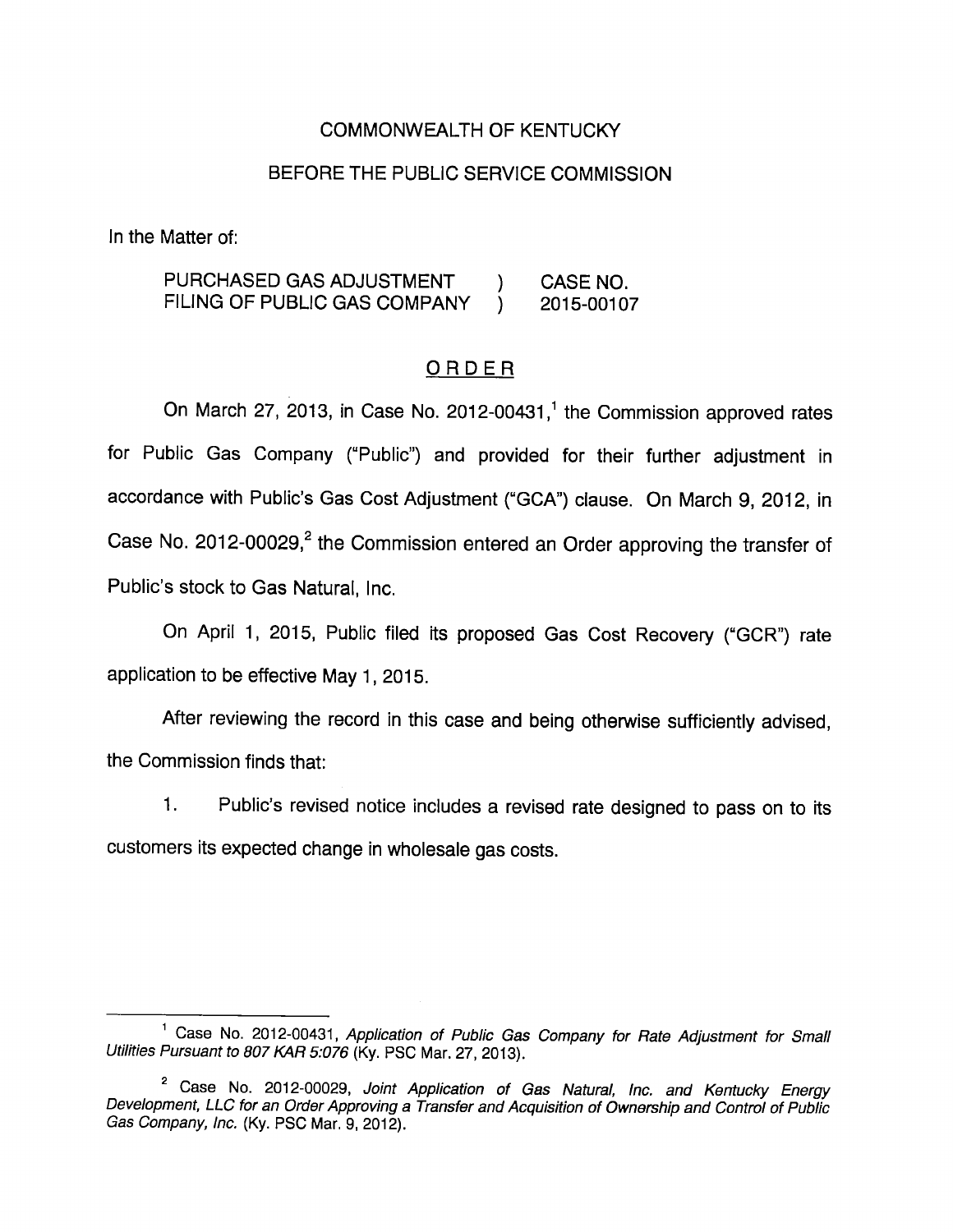2. Public's revised notice sets out an Expected Gas Cost ("EGG") of \$4.4849 per Met, which is a decrease of \$.1864 per Mcf from the previous EGG of \$4.6713 per Mcf.

3. Public's revised notice sets out no current quarter Refund Adjustment.

4. Public's revised notice sets out a current quarter Actual Cost Adjustment ("AGA") of \$.3174 per Mcf. Public did not use the correct EGG in effect for November 2014 through January 2015. Correcting this produces a current quarter AGA of (\$.0832) per Mcf. Public's total AGA is \$.1744 per Mcf, which is a decrease of \$.1249 per Mcf from the previous total AGA of \$.2993 per Mcf.

5. Public's corrected GGR is \$4.6593 per Mcf, which is a decrease of \$.3113 per Mcf from the previous GGR of \$4.9706 per Mcf.

6. The rate in the Appendix to this Order is fair, just, and reasonable and should be approved for service rendered by Public on and after May 1, 2015.

IT IS THEREFORE ORDERED that:

1. The rate proposed by Public is denied.

2. The rate in the Appendix to this Order is approved for service rendered by Public on and after May 1, 2015.

3. Within 20 days of the date of this Order, Public shall file with this Commission, using the Commission's electronic Tariff Filing System, a revised tariff sheet setting out the rate approved herein and reflecting that it was approved pursuant to this Order.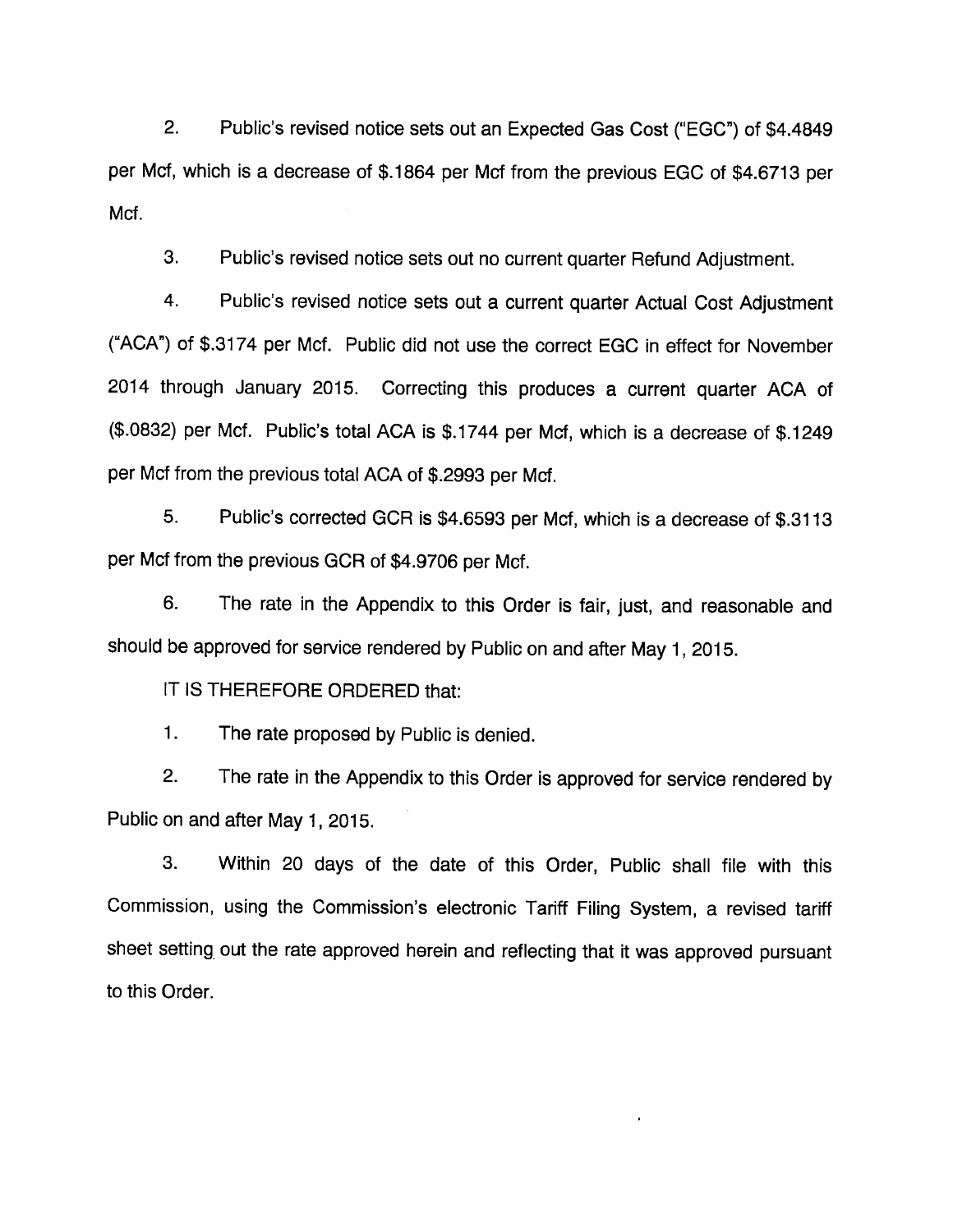By the Commission



**ATTEST** Executive Director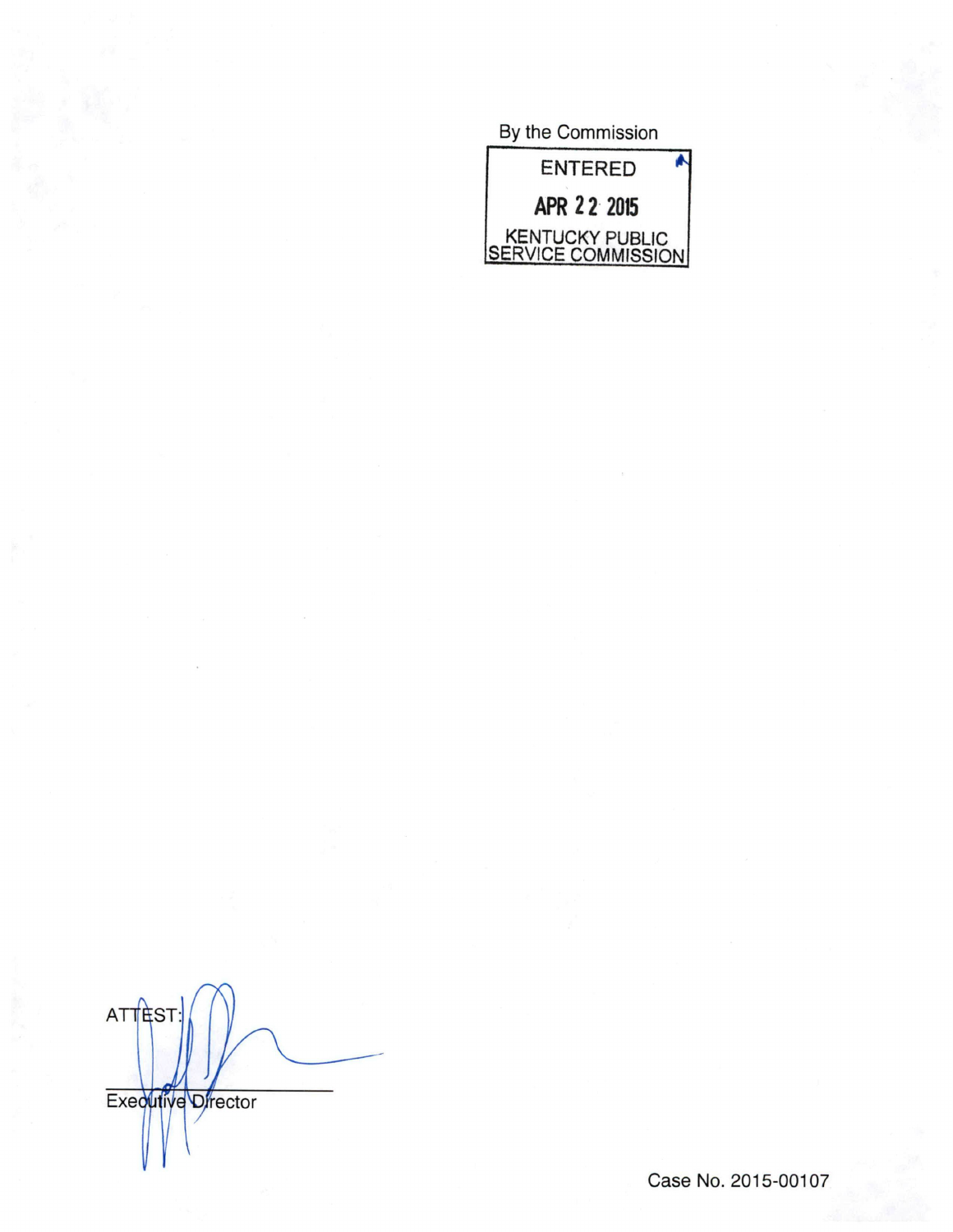# APPENDIX

## APPENDIX TO AN ORDER OF THE KENTUCKY PUBLIC SERVICE COMMISSION IN CASE NO. 2015-00107 DATED APR 2 2 2015

The following rates and charges are prescribed for the customers in the area served by Public Gas Company. All other rates and charges not specifically mentioned herein shall remain the same as those in effect under authority of the Commission prior to the effective date of this Order.

|                                   | <b>Base Rate</b>    | <b>Gas Cost</b><br>Recovery<br>Rate | Total    |
|-----------------------------------|---------------------|-------------------------------------|----------|
| <b>Customer Charge</b><br>All Mcf | \$10.00<br>\$3.0914 | \$4.6593                            | \$7.7507 |